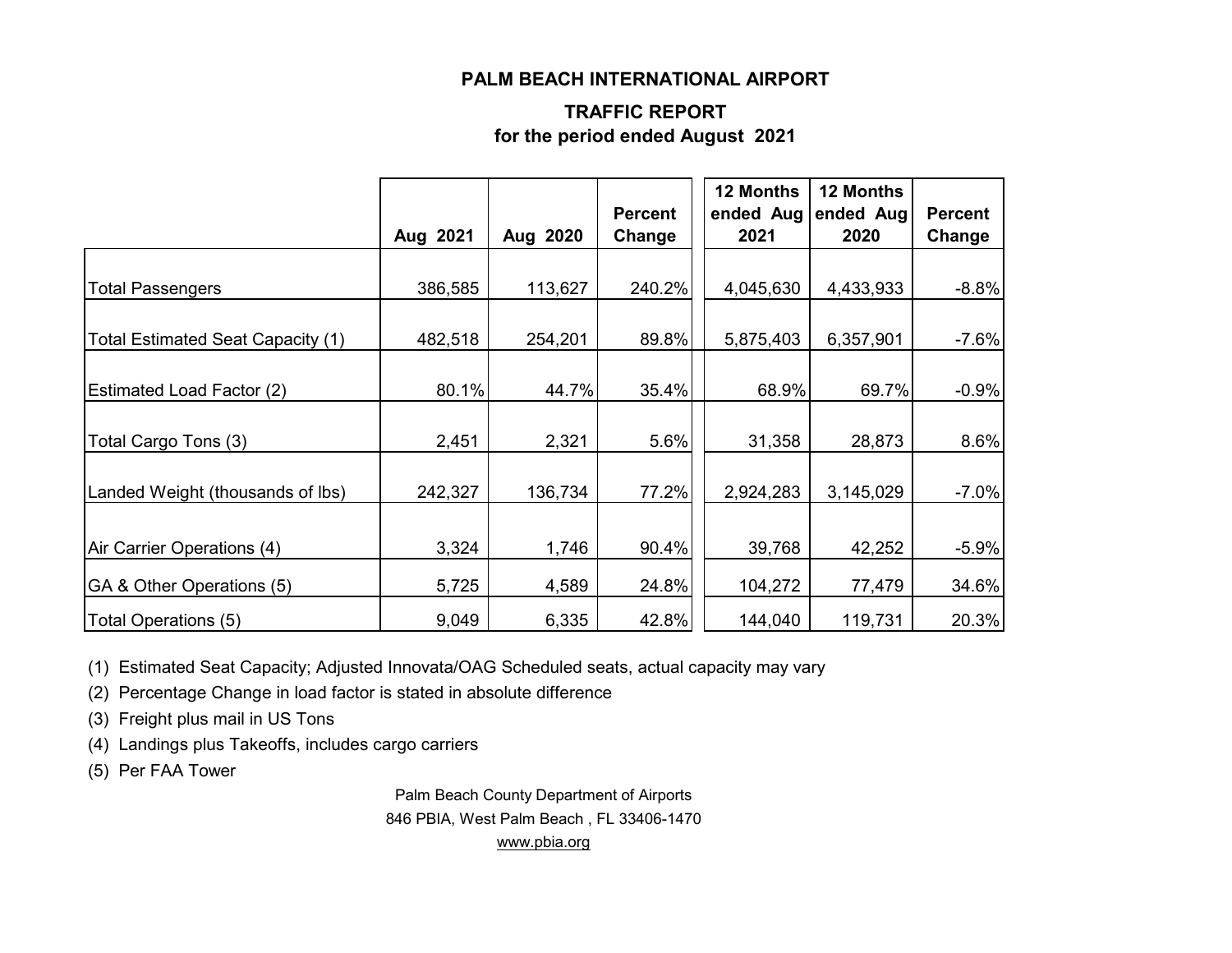## **PALM BEACH INTERNATIONAL AIRPORT**

## **ENPLANEMENT TRAFFIC REPORT for the period ended August 2021**

## **Airline Percentage of Market**

|                                  | Aug 2021   |          | 12 Months ended<br>Aug 2021 |
|----------------------------------|------------|----------|-----------------------------|
|                                  | Enplaned   | Market   | Market<br>Enplaned          |
|                                  | Passengers | Share    | Share<br>Passengers         |
| <b>Total Enplaned Passengers</b> | 195,879    | 100.00%  | 2,030,004<br>100.00%        |
| Delta Air Lines                  | 49,450     | 25.25%   | 22.09%<br>448,460           |
| American Airlines                | 45,524     | 23.24%   | 513,867<br>25.31%           |
| JetBlue Airways                  | 44,291     | 22.61%   | 475,040<br>23.40%           |
| United                           | 28,380     | 14.49%   | 277,248<br>13.66%           |
| Southwest Airlines               | 15,610     | 7.97%    | 8.82%<br>179,107            |
| <b>Frontier Airlines</b>         | 5,494      | 2.80%    | 51,687<br>2.55%             |
| Allegiant Air, LLC               | 4,181      | 2.13%    | 2.10%<br>42,686             |
| <b>Spirit Airlines</b>           | 2,196      | 1.12%    | 1.80%<br>36,520             |
| <b>Bahamasair</b>                | 516        | 0.26%    | 3,293<br>0.16%              |
| Sun Country, Inc. a Minnesota    | 132        | $0.07\%$ | 1,439<br>0.07%              |
| <b>Swift Air</b>                 | 105        | 0.05%    | 0.02%<br>447                |
| Air Canada                       |            | $0.00\%$ | 210<br>0.01%                |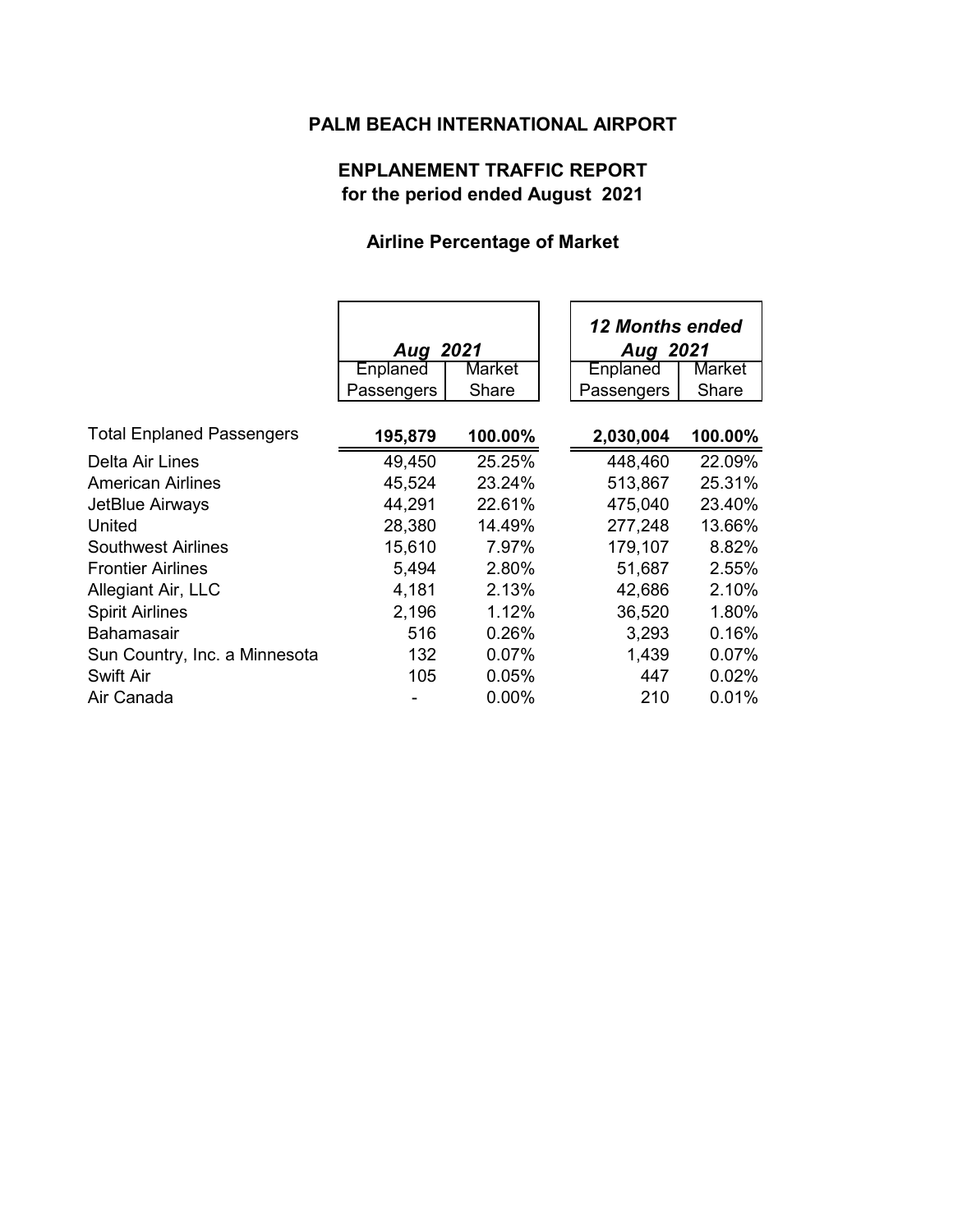## **PALM BEACH INTERNATIONAL AIRPORT**

## **TRAFFIC REPORT for the period ended August 2021**

# **Change in Enplanements by Airline**

|                                  | Aug 2021<br>Enplaned<br>Passengers | Aug 2020<br>Enplaned<br>Passengers | <b>Change in Month to</b><br><b>Month enplanements</b><br>Percentage<br>Change<br>Change |        |
|----------------------------------|------------------------------------|------------------------------------|------------------------------------------------------------------------------------------|--------|
|                                  |                                    |                                    |                                                                                          |        |
| <b>Total Enplaned Passengers</b> | 195,879                            | 56,975                             | 138,904                                                                                  | 243.8% |
| Delta Air Lines                  | 49,450                             | 14,446                             | 35,004                                                                                   | 242.3% |
| <b>American Airlines</b>         | 45,524                             | 21,683                             | 23,841                                                                                   | 110.0% |
| JetBlue Airways                  | 44,291                             | 5,962                              | 38,329                                                                                   | 642.9% |
| United                           | 28,380                             | 6,130                              | 22,250                                                                                   | 363.0% |
| <b>Southwest Airlines</b>        | 15,610                             | 5,969                              | 9,641                                                                                    | 161.5% |
| <b>Frontier Airlines</b>         | 5,494                              | 875                                | 4,619                                                                                    | 527.9% |
| Allegiant Air, LLC               | 4,181                              | 1,832                              | 2,349                                                                                    | 128.2% |
| <b>Spirit Airlines</b>           | 2,196                              |                                    | 2,196                                                                                    | n/a    |
| <b>Bahamasair</b>                | 516                                |                                    | 516                                                                                      | n/a    |
| Sun Country, Inc. a Minnesota    | 132                                |                                    | 132                                                                                      | n/a    |
| Swift Air                        | 105                                | 78                                 | 27                                                                                       | 34.6%  |
| Air Canada                       |                                    |                                    |                                                                                          | n/a    |